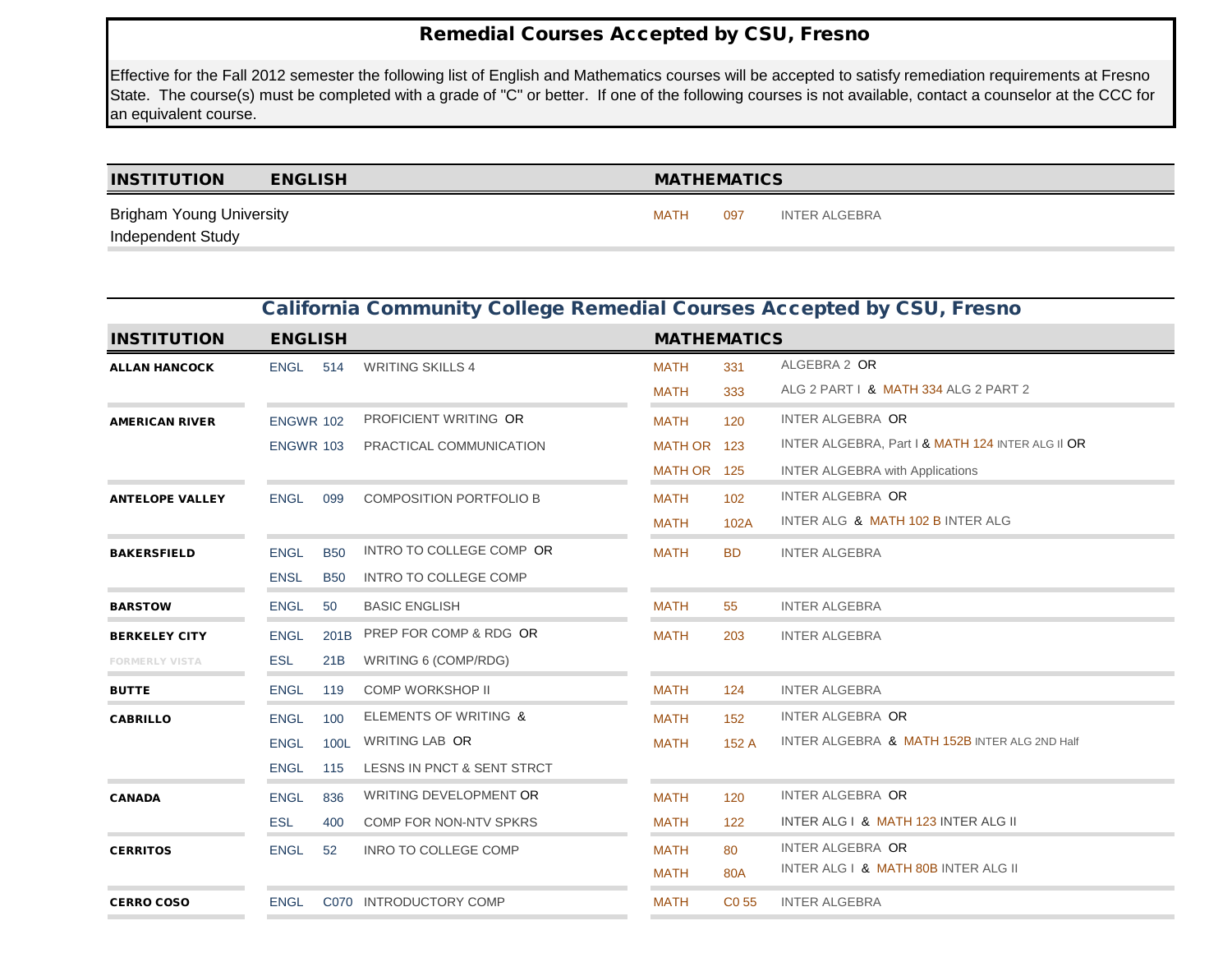| <b>CUESTA</b>            | <b>ENGL</b>                | 156         | COLLEGE READING & WRITING OR               | <b>MATH</b>         | 127              | INTER ALG OR                           |
|--------------------------|----------------------------|-------------|--------------------------------------------|---------------------|------------------|----------------------------------------|
|                          |                            |             |                                            | MATH                | 095A             | & MATH 095 B & MATH 095C               |
| <b>CRAFTON HILLS</b>     | <b>ENGL 015</b>            |             | PREP FOR COLLEGE WRITING                   | MATH                | 095              | <b>INTER ALGEBRA OR</b>                |
| <b>CONSUMNES RIVER</b>   | ENGWR 101                  |             | <b>COLLEGE WRITING</b>                     | MATH 53             | 120              | <b>INTER ALGEBRA</b>                   |
| <b>COPPER MOUNTAIN</b>   | <b>ENGL</b>                | 51          | INTRO TO EXPOSITORY WRITING                | MATH                | 40               | <b>INTER ALGEBRA</b>                   |
|                          | <b>ESL</b>                 | 195         | RDG & COMP FOR HIGH ADV ESL                |                     |                  |                                        |
| <b>CONTRA COSTA</b>      | <b>ENGL</b>                |             | 142B WRITING: EXPOSITORY B OR              | <b>MATH</b>         | 120              | <b>INTER ALGEBRA</b>                   |
| <b>COLUMBIA</b>          | ENGL                       | 151         | PREP FOR COLLEGE COMP                      | MATH                | 104              | ALGEBRA II                             |
| C OF THE SISKIYOUS       | <b>ENGL</b>                | 52          | <b>FUNDAMENTALS OF COMP</b>                | MATH                | 53               | <b>INTER ALGEBRA</b>                   |
| <b>C OF THE SEQUOIAS</b> | <b>ENGL</b>                | 251         | INTRO TO ACAD RDG & WRTG                   | MATH                | 230              | <b>INTER ALGEBRA</b>                   |
| <b>C OF THE REDWOODS</b> | <b>ENGL</b>                | 150         | PRECOLLEGIATE RDG & WRTG                   | MATH                | 120              | <b>INTER ALGEBRA</b>                   |
|                          | <b>ESL</b>                 | 051         | EXPOSITORY ESL WRTG                        |                     |                  |                                        |
| <b>C OF THE DESERT</b>   | <b>ENG</b>                 | 051         | INTRO TO EXPOSITORY WRITING OR             | MATH                | 040              | <b>INTER ALGEBRA</b>                   |
|                          | <b>ESL</b>                 | 100         | COLL RDG & WRTG IV                         |                     |                  |                                        |
|                          | <b>ENGL</b>                | 094         | INTRO TO TECH RDG & WRTG OR                |                     |                  |                                        |
| <b>C OF THE CANYONS</b>  | <b>ENGL</b>                | 091         | INTRO TO COLL RDG & WRTG OR                | MATH                | 070              | <b>INTER ALGEBRA</b>                   |
|                          | <b>ESL</b>                 | 400         | COMP FOR NON-NTV SPKRS                     |                     |                  |                                        |
|                          | <b>ENGL</b>                | 848         | INTRO TO COMP & RDG OR                     | MATH                | 122              | INTER ALG   & MATH 123 INTER ALG II    |
| <b>C OF SAN MATEO</b>    | <b>ENGL</b>                | 838         | INTENSIVE INTRO TO COMP & RDG OR           | MATH                | 120              | INTER ALGEBRA OR                       |
|                          |                            |             |                                            | MATH                | 103X             | INTER ALG & MATH 103Y INTER ALG        |
|                          | <b>ENGL</b>                | 120SL       | INTRO COLL RDG & COMP II FOR NON-NTV SPKRS | MATH                | 103 A            | INTER ALGEBRA & MATH 103B INTER ALG OR |
| <b>C OF MARIN</b>        | <b>ENGL</b>                | 120         | INTRO TO COLL RDG & COMP II OR             | <b>MATH</b>         | 103              | INTER ALGEBRA OR                       |
|                          | <b>ESL</b>                 | 21B         | WRITING 6 (COMP/RDG)                       |                     |                  |                                        |
| <b>C OF ALAMEDA</b>      | <b>ENGL</b>                | 201B        | PREP FOR COMP & RDG OR                     | <b>MATH</b>         | 203              | <b>INTER ALGEBRA</b>                   |
| <b>COASTLINE</b>         | <b>ENGL</b>                |             | C099 FUNDAMENTALS OF COMP                  | MATH                | C <sub>030</sub> | <b>INTER ALGEBRA</b>                   |
| <b>CC SAN FRANCISCO</b>  | <b>ENGL</b>                | 96          | ACADEMIC WRTG & RDG                        | MATH                | 860              | <b>INTER ALGEBRA</b>                   |
|                          | <b>ESL</b>                 | 100         | <b>FUNDAMENTALS OF COMP</b>                | MATH                | 148              | INTER ALG   & MATH 149 INTER ALG II    |
| <b>CITRUS</b>            | <b>ENGL</b>                | 100         | FUNDAMENTALS OF COMP OR                    | MATH                | 150              | INTER ALGEBRA OR                       |
|                          | <b>ESL</b>                 | 450         | <b>FNDTLS OF COMP FOR ESL</b>              |                     |                  |                                        |
| <b>CHAFFEY</b>           | <b>ENGL</b>                | 450         | FUNDAMENTALS OF COMP OR                    | <b>MATH</b>         | 425              | <b>INTER ALGEBRA</b>                   |
|                          |                            |             |                                            | <b>MATH</b>         | 55A              | INTER ALG A & MATH 55B INTER ALG B     |
| <b>CHABOT</b>            | <b>ENGL</b><br><b>ENGL</b> | 101B<br>102 | READING, REASONING, & WRTG-ACCELERATED     | <b>MATH</b><br>MATH | 55<br>55L        | INTER ALGEBRA WITH LAB OR              |
|                          |                            |             | READING, REASONING & WRTG II OR            |                     |                  | INTER ALGEBRA OR                       |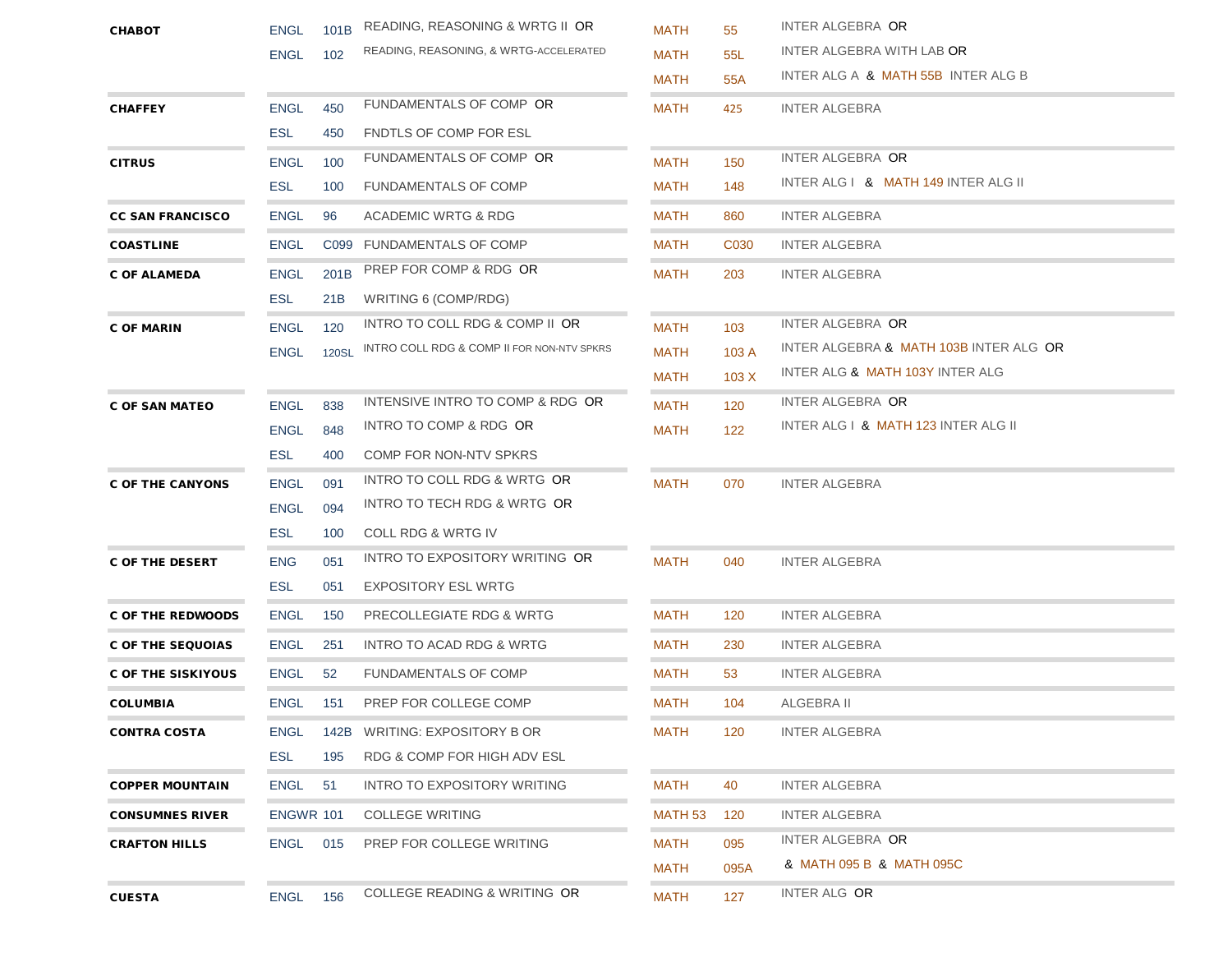|                         | <b>ENGL</b> | 165  | <b>BASIC TECH COMMUNICATION</b>    | MATH        | 126A  | INTER ALG 1 & MATH 126B INTER ALG 2         |
|-------------------------|-------------|------|------------------------------------|-------------|-------|---------------------------------------------|
| <b>CUYAMACA</b>         | <b>ENGL</b> | 110  | <b>COLLEGE COMPOSITION OR</b>      | MATH        | 103   | INTER ALGEBRA OR                            |
|                         | <b>ESL</b>  | 119  | ENGL AS A SECOND LANG V            | MATH        | 110   | INTER ALG For BUS, MATH, SCI, & ENGR        |
| <b>CYPRESS</b>          | <b>ENGL</b> | 060C | COLLEGE WRTG PREP OR               | <b>MATH</b> | 040 C | <b>INTER ALGEBRA</b>                        |
|                         | <b>ESL</b>  | 186C | ADVANCED ESL WRITING               |             |       |                                             |
| <b>DE ANZA</b>          | <b>EWRT</b> | 211  | PREP READING & WRITING SKILLS &    | MATH        | 114   | <b>COLLEGE MATH PREP LEVEL 3: INTER ALG</b> |
|                         | <b>READ</b> | 211  | DEV RDG (OR LART 211 INTG RDG)     |             |       |                                             |
| <b>DIABLO VALLEY</b>    | <b>ENGL</b> | 116  | <b>COLLEGE READING DEV &amp;</b>   | MATH        | 120   | INTER ALGEBRA OR                            |
|                         | ENGL        | 118  | <b>COLLEGE WRTG DEVELOPMENT</b>    | MATH        | 120SP | INTER ALGEBRA - SELF PACED                  |
| <b>EAST LOS ANGELES</b> | ENGL        | 28   | INTER RDG & COMP                   | MATH        | 125   | <b>INTER ALGEBRA</b>                        |
| <b>EL CAMINO</b>        | <b>ENGL</b> | A    | WRITING THE COLLEGE ESSAY &        | <b>MATH</b> | 73    | INTER ALG FOR GENERAL EDUCATION OR          |
| <b>Compton center</b>   | <b>ENGL</b> | 84   | DEVELOPMENTAL RDG & WRTG OR        | <b>MATH</b> | 80    | INTERL ALGEBRA FOR SCI, TECH, ENGR, & MATH  |
|                         | ENGL        | 7    | SPEED & POWER RDG                  |             |       |                                             |
| <b>EVERGREEN VALLEY</b> | <b>ENGL</b> | 104  | <b>FUNDAMENTALS OF COMP</b>        | MATH        | 013   | <b>INTER ALGEBRA</b>                        |
| <b>FEATHER RIVER</b>    | ENGL        | 010  | ELEMENTARY COMP & RDG              | MATH        | 018   | <b>INTER ALGEBRA</b>                        |
| <b>FOLSOM LAKE</b>      | ENGWR 101   |      | <b>COLLEGE WRITING</b>             | MATH        | 120   | <b>INTER ALGEBRA</b>                        |
| <b>FOOTHILL</b>         | ENGL        | 110  | INTRO TO COLLEGE WRITING           | <b>MATH</b> | 105   | <b>INTER ALGEBRA</b>                        |
| <b>FRESNO CITY</b>      | <b>ENGL</b> | 125  | WRITING SKILLS FOR COLLEGE OR      | <b>MATH</b> | 103   | <b>INTER ALGEBRA</b>                        |
|                         | <b>ENGL</b> | 126  | RDG SKILLS FOR COLLEGE &           |             |       |                                             |
|                         | <b>ESL</b>  | 67   | ADV WRTG & GRAMMAR OR              |             |       |                                             |
|                         | <b>ESL</b>  | 68   | ADV RDG & VOCABULARY               |             |       |                                             |
| <b>FULLERTON</b>        | <b>ENGL</b> | 060F | PREP FOR COLLEGE WRTG OR           | <b>MATH</b> | 040 F | <b>INTER ALGEBRA</b>                        |
|                         | <b>ESL</b>  | 186F | COMP FOR STDNTS OF AMER ENGL       |             |       |                                             |
| <b>GAVILAN</b>          | <b>ENGL</b> | 250  | PRACTICAL WRITING &                | MATH        | 233   | <b>INTER ALGEBRA</b>                        |
|                         | <b>ENGL</b> | 260  | PREP FOR COLLEGE RDG OR            |             |       |                                             |
|                         | <b>ENGL</b> | 250  | PRACTICAL WRITING &                |             |       |                                             |
|                         | <b>SSCI</b> | 270A | INTRO TO THE SOC SCI OR            |             |       |                                             |
|                         | <b>ENGL</b> | 250  | PRACTICAL WRITING &                |             |       |                                             |
|                         | <b>SSCI</b> | 270B | INTRO TO THE SOC SCI               |             |       |                                             |
| <b>GLENDALE</b>         | <b>ENGL</b> | 120  | COMPOSITION & READING OR           | <b>MATH</b> | 101   | INTER ALGEBRA OR                            |
|                         | <b>ESL</b>  | 151  | <b>READING &amp; COMPOSITION V</b> | <b>MATH</b> | 119   | INTER ALG   & MATH 120 INTER ALG II         |
| <b>GOLDEN WEST</b>      | <b>ENGL</b> | G099 | PREP FOR COLL WRTG & RDG           | MATH        | G030  | <b>INTER ALGEBRA</b>                        |
| <b>GROSSMONT</b>        | <b>ENGL</b> | 110  | <b>COLLEGE COMPOSITION OR</b>      | <b>MATH</b> | 103   | INTER ALGEBRA OR                            |
|                         | <b>ESL</b>  | 119  | ENGL AS A SECOND LANG V            | <b>MATH</b> | 110   | INTER ALGEBRA For BUS, MATH, SCI & ENGR     |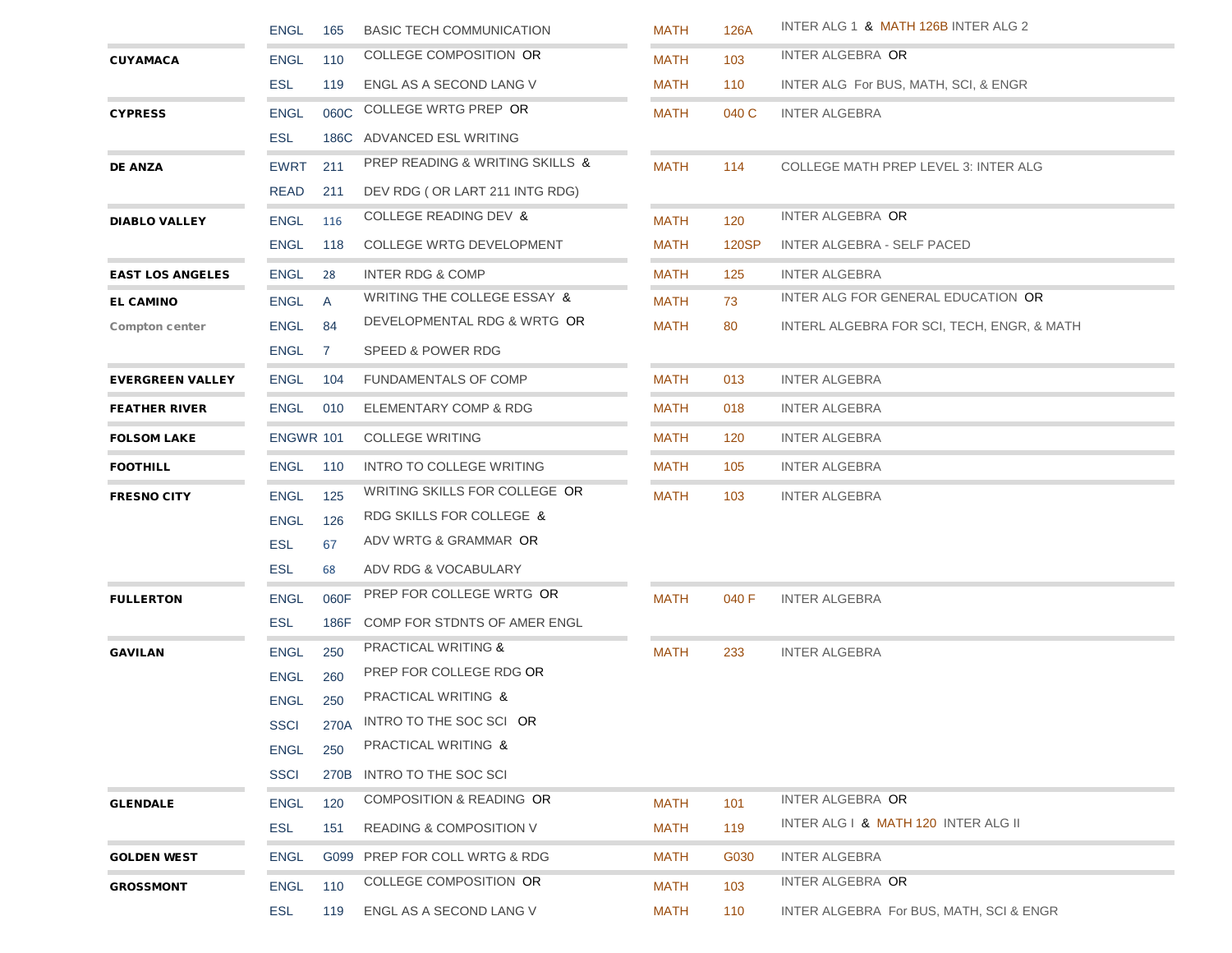| <b>HARTNELL</b>            | <b>ENG</b>  | 101  | INTER COMP & RDG OR                   | MAT         | 123    | INTER ALGEBRA OR                               |
|----------------------------|-------------|------|---------------------------------------|-------------|--------|------------------------------------------------|
|                            | <b>ESL</b>  | 101  | ACADEMIC WRTG & RDG II                | MAT         | 123 L1 | & MAT 123 L2, & MAT 123 L3, & MAT 123L4        |
| <b>IMPERIAL VALLEY</b>     | <b>ENGL</b> | 099  | <b>BASIC ENGLISH COMP</b>             | MATH        | 090    | <b>INTER ALGEBRA</b>                           |
| <b>IRVINE VALLEY</b>       | <b>WR</b>   | 201  | INTRO TO COLLEGE WRITING              | MATH        | 253    | <b>INTER ALGEBRA</b>                           |
| <b>LAKE TAHOE</b>          | <b>ENG</b>  | 152  | CRITICAL READING & WRITING            | MAT         | 154 A  | INTER ALGEBRA OR                               |
|                            |             |      |                                       | MAT         |        | 154 AA INTER ALGEBRA: EXPANDED                 |
| <b>LANEY</b>               | <b>ENGL</b> | 201B | PREP FOR COMP & READING OR            | MATH        | 203    | INTER ALGEBRA OR                               |
|                            | <b>ESL</b>  | 21B  | WRITING 6 (COMP / READING)            | MATH        | 211A   | & MATH 211B & MATH 211C & MATH 211D            |
| <b>LAS POSITAS</b>         | <b>ENG</b>  | 100B | READING: REASONING & WRTG II OR       | <b>MATH</b> | 55     | INTER ALGEBBRA OR                              |
|                            | <b>ENG</b>  | 104  | READING: REASONING & WRTG I & II      | MATH        | 55A    | INTER ALG A & MATH 55B INTER ALG B             |
| <b>LASSEN</b>              | <b>ENGL</b> | 50   | INTRO TO COLLEGE COMP                 | MATH        | 60     | <b>INTER ALGEBRA</b>                           |
| <b>LONG BEACH CITY</b>     | <b>ENGL</b> | 105  | FUNDAMENTALS OF WRITING OR            | MATH        | 130    | INTER ALGEBRA OR                               |
|                            | <b>ESL</b>  | 34   | <b>COLL ENGL FOR ESL STUDENTS</b>     | MATH        | 130 A  | INTER ALGEBRA & MATH 130 B INTER ALG           |
| <b>LA CITY</b>             | <b>ENGL</b> | 28   | INTER READING & COMP &                | MATH        | 125    | INTER ALGEBRA OR                               |
|                            | ENGL        | 67   | WRITING LAB OR                        | MATH        | 124 A  | INTER ALGEBRA & MATH 124 B INTER ALG           |
|                            | <b>ENGL</b> | 31   | COMP & CRITICAL RDG                   |             |        |                                                |
| <b>LA HARBOR</b>           | <b>ENGL</b> | 28   | INTER READING & COMP OR               | MATH        | 123C   | <b>INTER ALGEBRA</b>                           |
|                            | <b>ENGL</b> | 31   | <b>COMP &amp; CRITICAL READING</b>    |             |        |                                                |
| <b>LA MISSION</b>          | <b>ENGL</b> | 28   | INTER READING & COMP OR               | MATH        | 125    | INTER ALGEBRA OR                               |
|                            | <b>ESL</b>  | 8    | ADVANCED ESL COMPOSITION              | MATH        | 123C   | ELEM & INTER ALGEBRA III                       |
| <b>LA PIERCE</b>           | <b>ENGL</b> | 28   | INTER READING & COMP                  | MATH        | 125    | <b>INTER ALGEBRA</b>                           |
| <b>LA SOUTHWEST</b>        | <b>ENGL</b> | 28   | INTER READING & COMP OR               | MATH        | 125    | <b>INTER ALGEBRA</b>                           |
|                            | <b>ENGL</b> | 31   | COMP & CRITICAL RDG                   |             |        |                                                |
| <b>LA TRADE &amp; TECH</b> | ENGL        | 28   | INTER READING & COMP                  | MATH        | 125    | <b>INTER ALGEBRA</b>                           |
| <b>LA VALLEY</b>           | ENGL        | 28   | INTER READING & COMP OR               | MATH        | 125    | <b>INTER ALGEBRA</b>                           |
|                            |             |      | ENGL 363 ESL FOR ACADEMIC PURPOSES    |             |        |                                                |
| <b>LOS MEDANOS</b>         | <b>ENGL</b> |      | 090 INTERGRATED RDG, WRTG & CRTL TNKG | <b>MATH</b> | 030    | <b>INTER ALGEBRA</b>                           |
| <b>MENDOCINO</b>           | <b>ENGL</b> | 80   | ACADEMIC RDG & WRTG                   | <b>MATH</b> | 56     | INTER ALGEBRA OR                               |
|                            |             |      |                                       | <b>MATH</b> | 56.1   | INTER ALG PART   & MATH 56.2 INTER ALG PART II |
| <b>MERCED</b>              | <b>ENGL</b> | A    | FOUNDATIONS IN ACADEMIC LITERACY      | <b>MATH</b> | C      | <b>INTER ALGEBRA</b>                           |
| <b>MERRIT</b>              | <b>ENGL</b> | 201B | PREP FOR COMP & RDG OR                | <b>MATH</b> | 203    | <b>INTER ALGEBRA</b>                           |
|                            | <b>ESL</b>  | 21 B |                                       |             |        |                                                |
| <b>MIRACOSTA</b>           | <b>ENGL</b> | 803  | <b>INTRO TO COLLEGE WRTG II OR</b>    | <b>MATH</b> | 101    | INTER ALGEBRA OR                               |
|                            |             |      |                                       |             |        |                                                |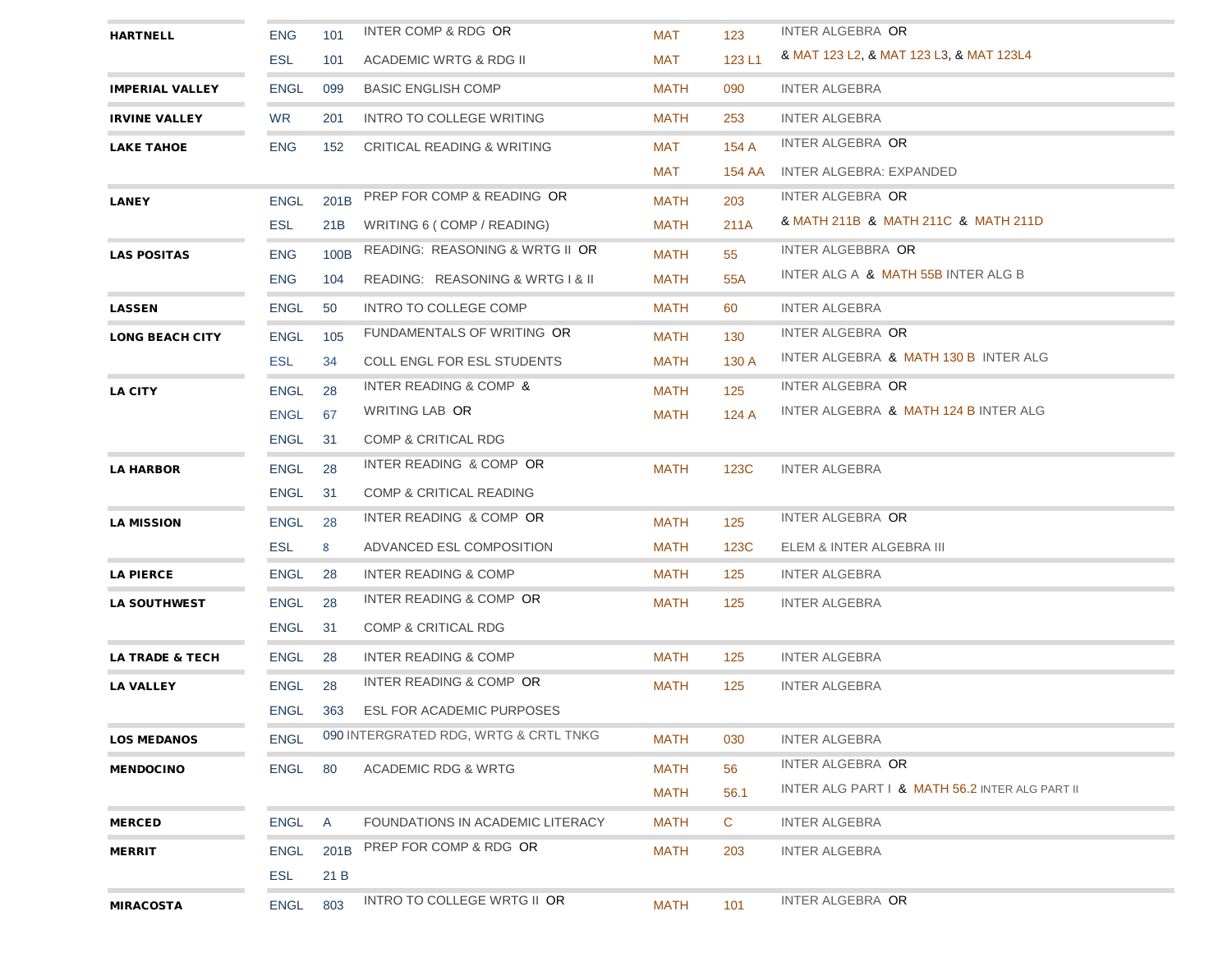|                           | <b>ESL</b>  | 803  | <b>INTRO TO COLLEGE WRTG II NON-NTV SPKRS</b> | <b>MATH</b>           | 101A         | INTER ALGEBRA   & MATH 101B INTER ALG PART 2           |
|---------------------------|-------------|------|-----------------------------------------------|-----------------------|--------------|--------------------------------------------------------|
| <b>MISSION</b>            | ENGL        | 908  | EFFECTIVE WRITING (former 108A)               | <b>MATH</b>           | $\mathbf{C}$ | INTER ALGEBRA OR                                       |
|                           |             |      |                                               | <b>MATH</b>           | <b>CM</b>    | <b>INTER ALGEBRA (MAPS)</b>                            |
| <b>MODESTO JR</b>         | <b>ENGL</b> | 50   | <b>BASIC COMP &amp; READING</b>               | <b>MATH</b>           | 90           | <b>INTER ALGEBRA</b>                                   |
| <b>MONTEREY PENINSULA</b> | <b>ENGL</b> | 111  | INTERMEDIATE ACADEMIC WRITING OR              | <b>MATH</b>           | 263          | INTER ALG & COORDINATE GEOMETRY                        |
|                           | <b>ENSL</b> | 110  | ADVANCED COMPOSITION                          |                       |              |                                                        |
| <b>MOORPARK</b>           | <b>ENGL</b> | M02  | INTRO TO COLLEGE WRITING                      | <b>MATH</b>           | M03          | <b>INTER ALGEBRA OR</b>                                |
|                           |             |      |                                               | <b>MATH</b>           | M03A         | INTER ALG PART A & MATH MO3B INTER ALG PART B          |
| <b>MORENO VALLEY</b>      | <b>ENG</b>  | 50   | <b>BASIC ENGLISH COMP</b>                     | MAT                   | 35           | <b>INTER ALGEBRA</b>                                   |
| <b>MT SAN ANTONIO</b>     | <b>ENGL</b> | 68   | PREPARATION FOR COLLEGE WRITING               | MATH 71               | 71           | <b>INTER ALGEBRA OR</b>                                |
|                           |             |      |                                               | MATH 71               | 71A          | <b>INTER ALGEBRA &amp; MATH 71B INTER ALG 2ND HALF</b> |
| <b>MT SAN JACINTO</b>     | <b>ENGL</b> | 098  | <b>ENGL FUNDAMENTALS OR</b>                   | MATH 71               | 096          | INTER ALGEBRA OR                                       |
|                           | <b>ESL</b>  |      | 098W ENGL WRITING FUNDAMENTALS                | MATH 71               | 096A         | INTER ALGEBRA & MATH 096B INTER ALG PART B             |
| <b>NAPA VALLEY</b>        | <b>ENGL</b> | 90   | PREP FOR COLLEGE RDG & WRTG 1                 | <b>MATH</b>           | 94           | <b>INTER ALGEBRA</b>                                   |
| <b>NORCO</b>              | <b>ENG</b>  | 50   | <b>BASIC ENGLISH COMP</b>                     | MAT                   | 35           | <b>INTER ALGEBRA</b>                                   |
| <b>OHLONE</b>             | <b>ENGL</b> | 151B | FUNDAMENTALS OF COMP &                        | <b>MATH</b>           | 152          | ALGEBRA II OR                                          |
|                           | <b>ENGL</b> | 163  | TECHNIQUES OF COLLEGE READING                 | MATH                  | 153          | INTERMEDIATE ALGEBRA OR                                |
|                           |             |      |                                               | <b>MATH 152A 152A</b> |              | ALGEBRA II & MATH 152B ALG II PART 2                   |
| <b>ORANGE COAST</b>       | <b>ENGL</b> | A099 | FUNDAMENTALS OF COMP OR                       | <b>MATH</b>           | A030         | <b>INTER ALGEBRA</b>                                   |
|                           | <b>ESL</b>  |      | A199 COMP & READING 2                         |                       |              |                                                        |
| <b>OXNARD</b>             | <b>ENGL</b> | R096 | INTERMEDIATE COMPOSITION OR                   | <b>MATH</b>           | R014         | INTERMEDIATE ALGEBRA                                   |
|                           | <b>ENGL</b> |      | R100 COMPOSITION: ESL EMPHASIS                |                       |              |                                                        |
| <b>PALO VERDE</b>         | <b>ENG</b>  | 099  | <b>BASIC COMPOSITION</b>                      | MAT                   | 086          | <b>INTER ALGEBRA OR</b>                                |
|                           |             |      |                                               | MAT                   | 088          | <b>INTER ALGEBRA W LAB</b>                             |
| <b>PALOMAR</b>            | <b>ENG</b>  | 50   | INTRODUCTORY COMPOSITION                      | <b>MATH</b>           | 56           | BEGINNING / INTERMEDIATE ALGEBRA OR                    |
|                           |             |      |                                               | <b>MATH</b>           | 60           | <b>INTER ALGEBRA</b>                                   |
| <b>PASADENA CITY</b>      | <b>ENGL</b> | 100  | READING & WRITING SKILLS OR                   | <b>MATH</b>           | 131          | INTERMEDIATE ALGEBRA OR                                |
|                           | ESL         | 33B  | <b>READING &amp; WRITING</b>                  | <b>MATH</b>           | 133A         | INTER ALGEBRA I & MATH 133B INTER ALG II OR            |
|                           |             |      |                                               | <b>MATH</b>           | 134A         | INTER ALGEBRA   & MATH 134B INTER ALG II               |
| <b>PORTERVILLE</b>        | <b>ENGL</b> |      | P050 COLLEGE WRITING                          | <b>MATH</b>           | PO 51        | <b>INTER ALGEBRA</b>                                   |
| <b>REEDLEY</b>            | <b>ENGL</b> | 125  | <b>WRITING SKILLS FOR COLLEGE</b>             | <b>MATH</b>           | 103          | <b>INTER ALGEBRA</b>                                   |
| <b>RIO HONDO</b>          | <b>ENGL</b> | 035  | INTER COMP FOR DEV WRITERS OR                 | <b>MATH</b>           | 070          | <b>INTER ALGEBRA OR</b>                                |
|                           | <b>ESL</b>  | 198  | ESL ADV COMP (GRADE "A" OR "B")               | <b>MATH</b>           |              | 070A & MATH 070B & MATH 070C & MATH 070D               |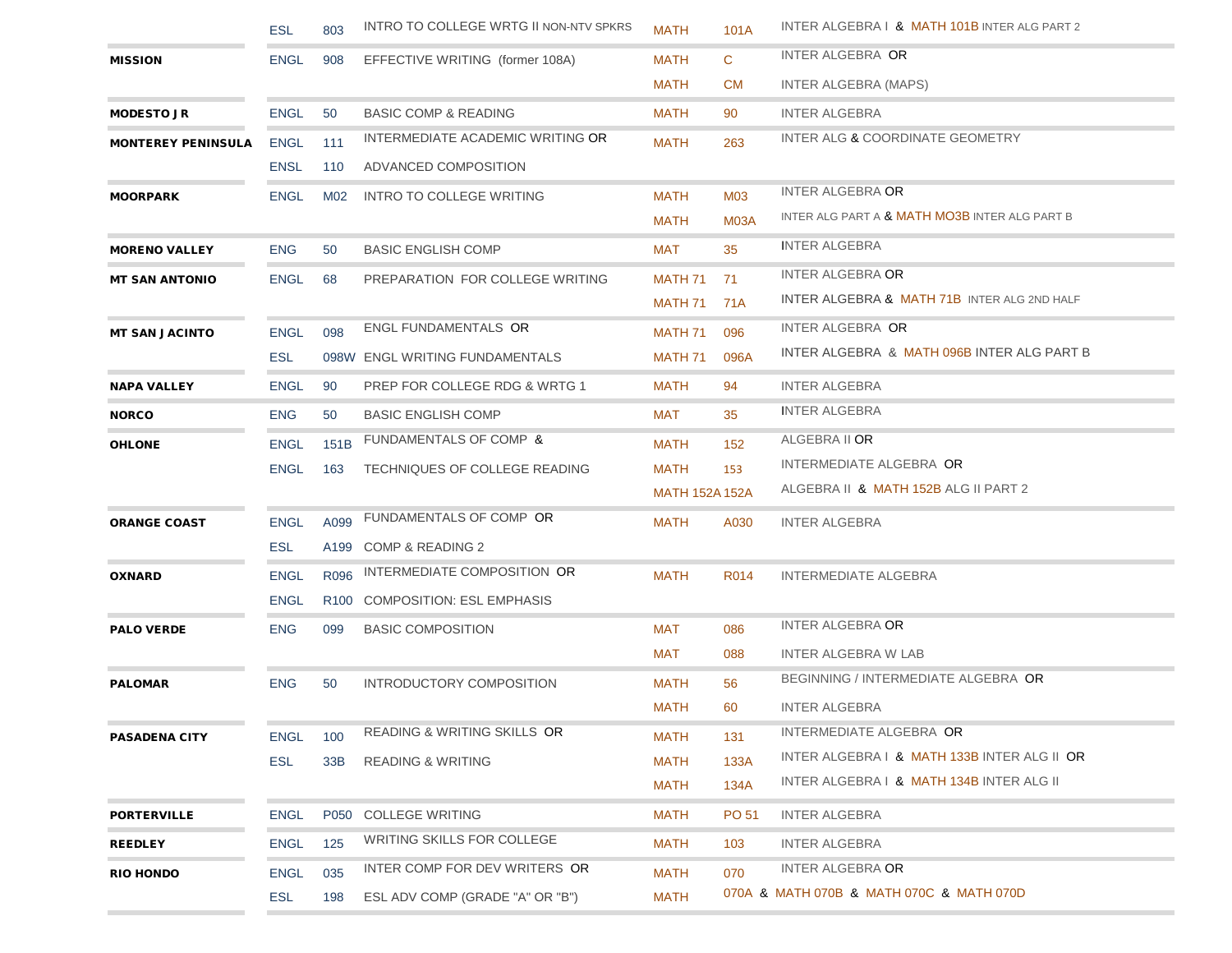| <b>RIVERSIDE CITY</b>    | <b>ENG</b>       | 50              | <b>BASIC ENGLISH COMP</b>                     | <b>MAT</b>  | 35  | <b>INTER ALGEBRA</b>                              |
|--------------------------|------------------|-----------------|-----------------------------------------------|-------------|-----|---------------------------------------------------|
| (MORENO / NORCO)         |                  |                 |                                               |             |     |                                                   |
| <b>SACRAMENTO CITY</b>   | <b>ENGWR 100</b> |                 | <b>COLLEGE WRITING OR</b>                     | <b>MATH</b> | 120 | <b>INTER ALGEBRA OR</b>                           |
|                          | <b>ESLW</b>      | 320             | ADVANCED-LOW WRITING &                        | <b>MATH</b> | 123 | INTER ALGEBRA PART   & MATH 124 INTER ALG PART II |
|                          | <b>ESLG</b>      | 320             | ADVANCED-LOW GRAMMAR                          |             |     |                                                   |
| <b>SADDLEBACK CITY</b>   | <b>ENG</b>       | 200             | <b>FUNDAMENTALS OF COMP</b>                   | <b>MATH</b> | 253 | <b>INTER ALGEBRA</b>                              |
| <b>SAN BERNARDINO</b>    | <b>ENGL</b>      | 015             | PREP FOR COLLEGE WRITING                      | <b>MATH</b> | 095 | <b>INTER ALGEBRA</b>                              |
| <b>SAN DIEGO CITY</b>    | <b>ENGL</b>      | 37A             | PERSUASIVE WRITING OR                         | MATH        | 96  | <b>INTER ALGEBRA &amp; GEOMETRY</b>               |
|                          | <b>ENGL</b>      | 37 <sub>B</sub> | PERSUASIVE WRITING II OR                      |             |     |                                                   |
|                          | <b>ENGL</b>      | 48              | <b>COLL READ &amp; STUDY SKLS II &amp;</b>    |             |     |                                                   |
|                          | <b>ENGL</b>      | 49              | <b>BASIC COMPOSITION</b>                      |             |     |                                                   |
| <b>SAN DIEGO MESA</b>    | <b>ENGL</b>      | 64              | WRITING ESSAYS OR                             | <b>MATH</b> | 96  | INTER ALGEBRA & GEOMETRY                          |
|                          | <b>ENGL</b>      | 48              | <b>COLL READ &amp; STUDY SKLS II &amp;</b>    |             |     |                                                   |
|                          | <b>ENGL</b>      | 49              | <b>BASIC COMPOSITION</b>                      |             |     |                                                   |
| <b>SAN DIEGO MIRAMAR</b> | <b>ENGL</b>      | 48              | <b>COLLEGE READ &amp; STUDY SKLS II &amp;</b> | <b>MATH</b> | 96  | INTER ALGEBRA & GEOMETRY                          |
|                          | <b>ENGL</b>      | 49              | <b>BASIC COMPOSITION</b>                      |             |     |                                                   |
| <b>SAN JOAQUIN DELTA</b> | <b>ENG</b>       | 79              | PREPARATORY ENGLISH                           | MATH        | 082 | <b>INTER ALGEBRA</b>                              |
| <b>SAN JOSE CITY</b>     | <b>ENGL</b>      | 092             | <b>ESSAY DEVELOPMENT OR</b>                   | <b>MATH</b> | 013 | <b>INTER ALGEBRA</b>                              |
|                          | <b>READ</b>      | 101             | ANALYTICAL READING OR                         |             |     |                                                   |
|                          | <b>ESL</b>       | 091             | <b>COLL READING &amp; WRITING 2</b>           |             |     |                                                   |
| <b>SANTA ANA</b>         | <b>ENGL</b>      | 061             | INTRODUCTION TO COMP OR                       | <b>MATH</b> | 080 | INTER ALGEBRA OR                                  |
|                          | <b>EMLS</b>      | 112             | ADVANCED COMPOSITION                          | <b>MATH</b> | 081 | INTER ALGEBRA WITH LAB                            |
| <b>SANTA BARBARA</b>     | <b>ENG</b>       | 100             | FUNDAMENTALS OF COMP &                        | <b>MATH</b> | 104 | ELEM / INTER ALGEBRA WITH STDY SKLS OR            |
|                          | <b>ENG</b>       | 70              | EFFECTIVE READ & STUDY SKLS OR                | <b>MATH</b> | 107 | INTER ALGEBRA OR                                  |
|                          | <b>ENG</b>       | 100A            | & ENGL 116 & ENG 70                           | MATH        | 111 | INTER ALGEBRA FOR MATH, SCI, & BUS MJRS           |
| <b>SANTA MONICA</b>      | <b>ENGL</b>      | 22              | <b>WRITING LABORATORY OR</b>                  | <b>MATH</b> | 18  | INTER ALGEBRA FOR STATS & FINITE MATH OR          |
|                          | <b>ENGL</b>      | 21B             | ENGLISH FUNDAMENTALS 2 OR                     | MATH        | 20  | <b>INTER ALGEBRA</b>                              |
|                          | <b>ESL</b>       | 21B             | <b>ENGLISH FUNDAMENTALS 2</b>                 |             |     |                                                   |
| <b>SANTA ROSA JR</b>     | <b>ENGL</b>      | 100             | COLLEGE READING & WRITING OR                  | <b>MATH</b> | 155 | <b>INTER ALGEBRA</b>                              |
|                          | <b>ESL</b>       | 100             | <b>ESL COLL READING &amp; WRITING</b>         |             |     |                                                   |
| <b>SANTIAGO CANYON</b>   | <b>ENGL</b>      | 061             | INTRODUCTION TO COMP OR                       | <b>MATH</b> | 080 | INTER ALGEBRA OR                                  |
|                          | <b>ACE</b>       | 116             | <b>INTRO TO ACACEMIC COMP</b>                 | <b>MATH</b> | 081 | INTER ALGEBRA WITH LAB                            |
| <b>SHASTA</b>            | <b>ENGL</b>      | 190             | READING & WRITING II OR                       | <b>MATH</b> | 102 | <b>INTER ALGEBRA</b>                              |
|                          | <b>ESL</b>       | 138             | <b>COMPOSITION II</b>                         |             |     |                                                   |